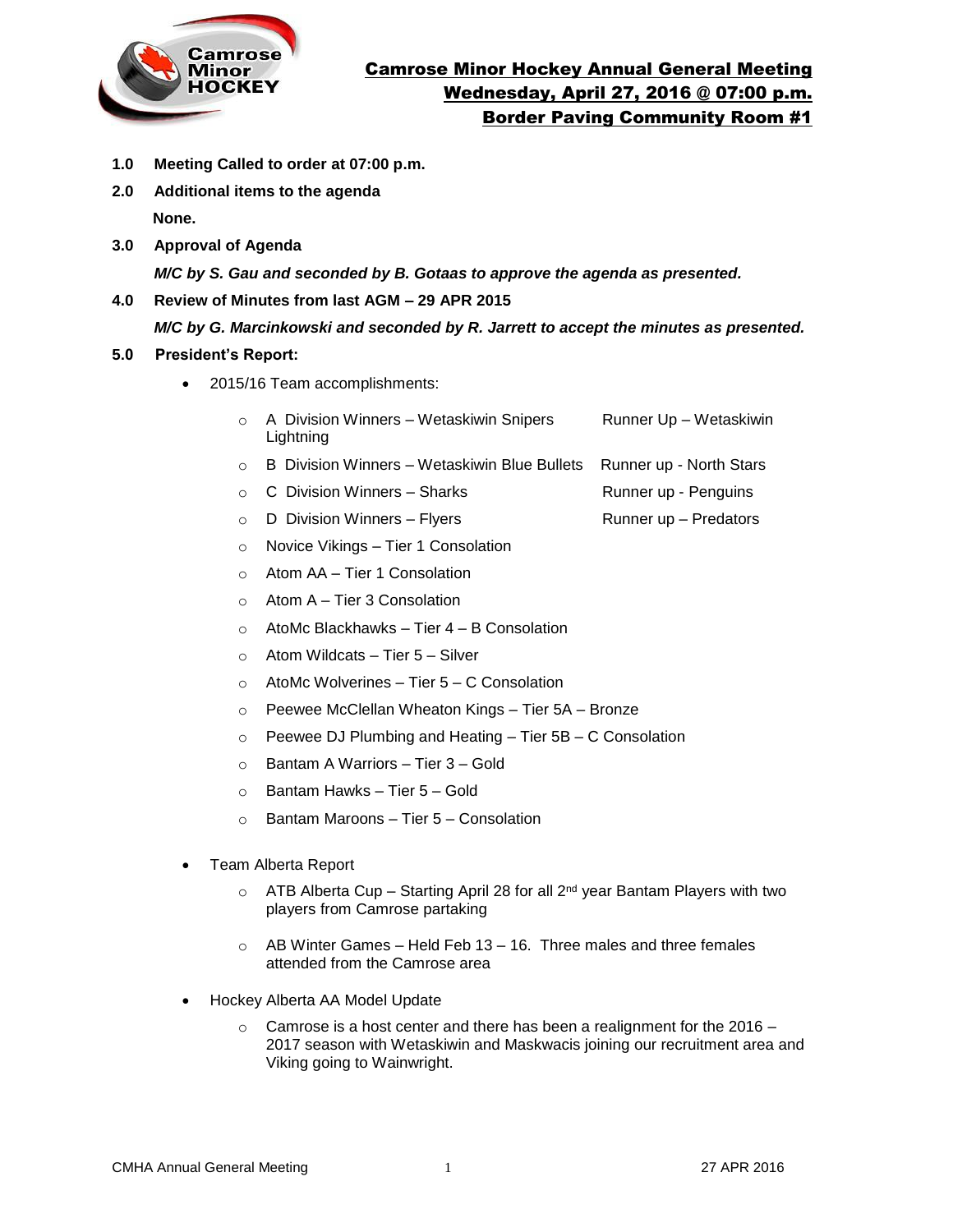- Survey Results
	- o Thank you to all families that completed the survey at mid-season and then for the final end of year survey. The upcoming board will review the survey results and take the suggestions into consideration for the next season.
- Novice Division Changes
	- $\circ$  Will be meeting with Wetaskiwin to see where we can improve. Board has discussed the possibility of having two rep teams in Camrose and Wetaskiwin making a rep team which would make the remaining teams more balanced.
- Specialty Skill Instruction
	- o Goaltender Sessions
	- o Tim Green Sessions

### *M/C by M. Hironaka and seconded by R. Galenza to accept the President's report as stated.*

## **6.0 Committee Reports:**

**6.1 Financial Statement reviewed**

## *M/C by B. Gotaas and seconded by D. Sheets to accept the financial report as presented.*

### **6.2 Female Director**

• K. Koehli-Watters presented the update from the Rocky Mountain Female Hockey league.

## **6.3 Coach Development Committee**

- Update provided on the use of Tim Green for Coach Mentoring.
- Coaching Clinics provided with a Sports Psychologist, Nutrition and Fitness, Goal Tender Development and Coach Skill Clinics provided
- Information set up for coaches on the CMHA website
- Will be looking at clinics being expanded for parents and players to attend.

# **7.0 New Business**

# **7.1 Review of Bylaws**

*M/C by R. Galenza and seconded by M. Hironaka to approve the Bylaws as presented.* 

### **8.0 Questions / Concerns from the floor:**

No questions or concerns.

### **9.0 Elections of New Executive Committee:**

9.1 The Election process was reviewed with members present. Must be a member in good standing with CMH and only one vote per family.

## 9.2 **Nominations for Vice - President**

G. Tanton's name put forward and accepted. J. Jones name put forward and accepted. Secret Ballot held and G. Tanton declared vice-president.

### 9.3 **Nominations for Treasurer.**

S. Jacobsen and M. Foss' name put forward. Secret Ballot held and M. Foss declared Treasurer. .